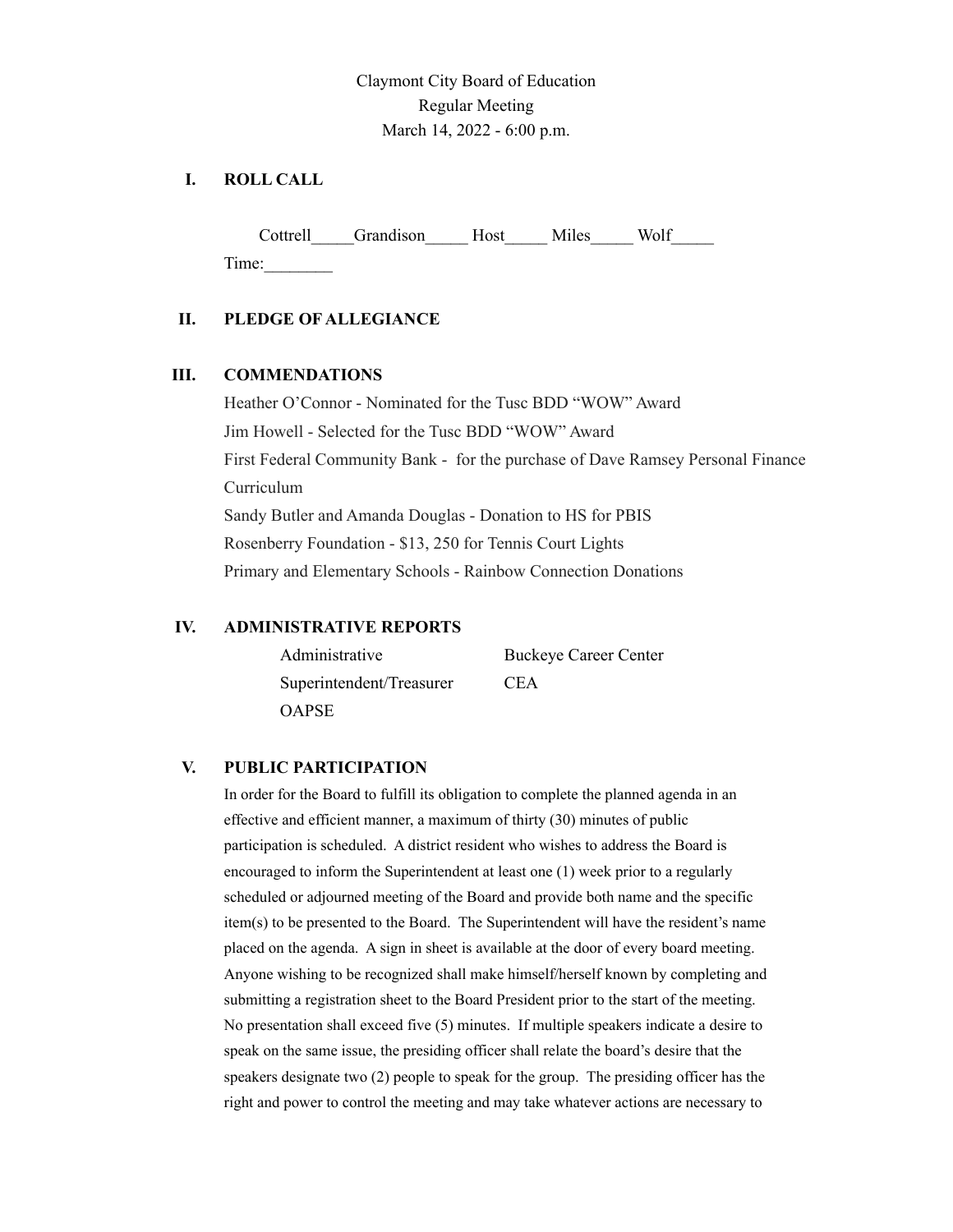ensure an orderly meeting, including: 1. Prohibiting harassing, repetitive and/or frivolous comments, or statements which constitute personal attacks, insults, or offenses directed specifically at an individual, which instantly inflict injury or tend to incite an immediate breach of the peace or otherwise constitute unprotected "fighting words" under federal court jurisprudence; 2. Removing individuals from meetings if they are disruptive, including contacting law enforcement; 3. Call for recess or adjournment to restore order. The Board asks the audience to refrain from responding to the speaker's comments, including cheering and applauding, so that all Board members can focus their attention entirely on the speaker. Although the Board may ask clarifying questions, please be reminded that the Board cannot respond directly to any comments made this evening.

**Marti Wells - Take one Leave one Library Program**

#### **VI. BOARD AGENDAADDENDUMS/ADDITIONS/CORRECTIONS**

| items:                        |                                                                                            | Motion ____________ and Second ____________ to approve the following organizational |  |                                                                             |
|-------------------------------|--------------------------------------------------------------------------------------------|-------------------------------------------------------------------------------------|--|-----------------------------------------------------------------------------|
|                               | Roll Call: Cottrell Grandison Host Miles Wolf                                              |                                                                                     |  |                                                                             |
|                               |                                                                                            |                                                                                     |  |                                                                             |
| <b>EXECUTIVE SESSION</b>      |                                                                                            |                                                                                     |  |                                                                             |
|                               |                                                                                            |                                                                                     |  |                                                                             |
| <b>Executive Session</b>      |                                                                                            |                                                                                     |  |                                                                             |
|                               |                                                                                            |                                                                                     |  |                                                                             |
|                               | Roll Call: Cottrell Canadison Host Miles Wolf                                              |                                                                                     |  |                                                                             |
| Time in:                      |                                                                                            |                                                                                     |  |                                                                             |
|                               |                                                                                            |                                                                                     |  |                                                                             |
| А.                            | To consider one or more, as applicable, of the check marked items with respect to a public |                                                                                     |  |                                                                             |
| employee or official:         |                                                                                            |                                                                                     |  |                                                                             |
| 1. Appointment; 5. Promotion; |                                                                                            |                                                                                     |  |                                                                             |
| 2. Employment; 6. Demotion;   |                                                                                            |                                                                                     |  |                                                                             |
|                               | 3. Dismissal; 7. Compensation of a public employee or official; or                         |                                                                                     |  |                                                                             |
| $4.$ Discipline;              |                                                                                            |                                                                                     |  | 8. Investigation of charges/complaints against a public employee, official, |

licensee, or regulated individual (unless public hearing requested).

 $VII.$ 

B. To consider the purchase of property for public purposes, or for the sale of property at competitive bidding, if premature disclosure of information would give an unfair competitive or bargaining advantage to a person whose personal, private interest is adverse to the public interest.

C. Conferences with an attorney for the public body concerning disputes involving the public body that are the subject of pending or imminent court action.

D. Preparing for, conducting, or reviewing negotiations or bargaining sessions with public employees concerning their compensation or other terms and conditions of their employment.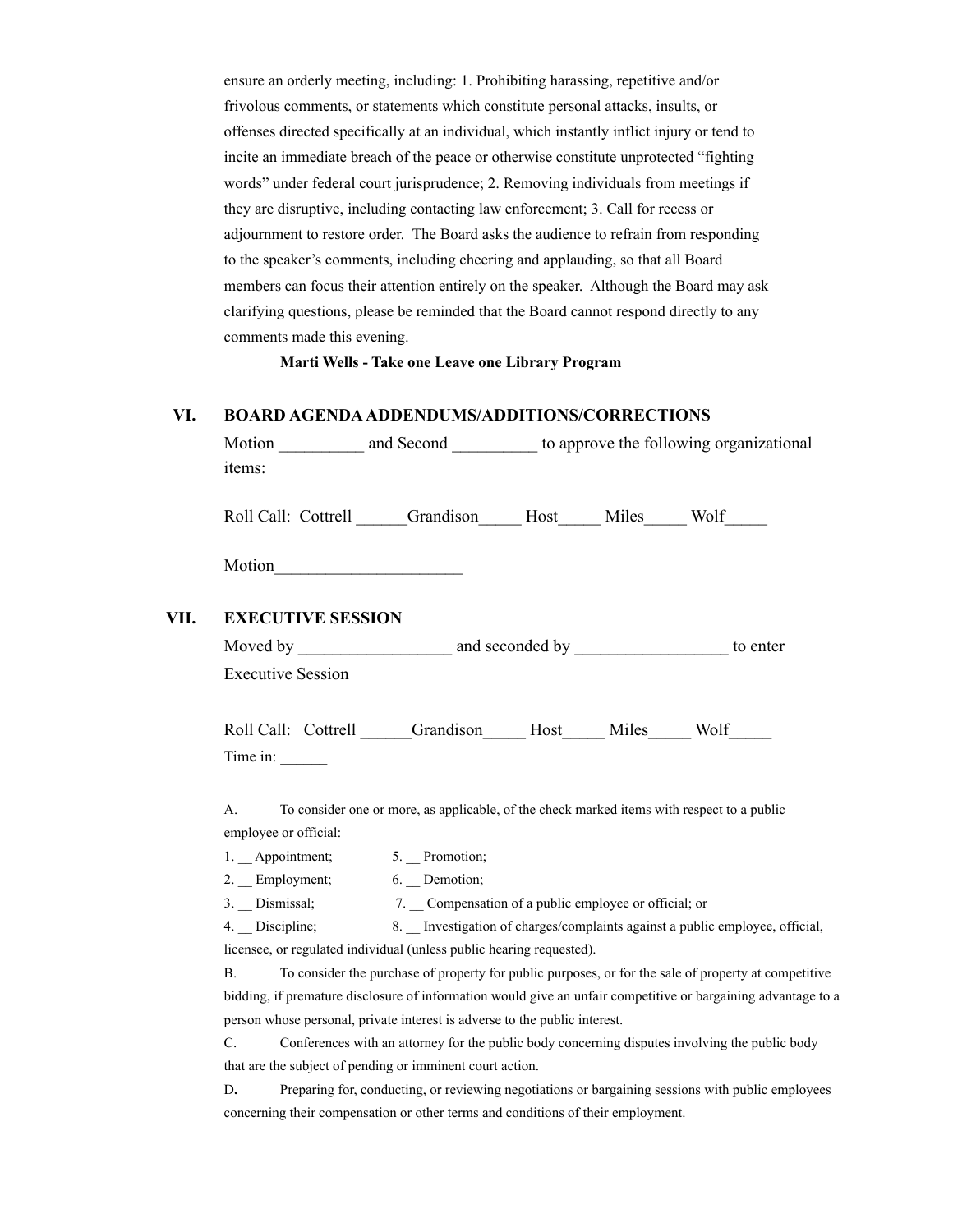E**.** Matters required to be kept confidential by federal law or regulations or state statutes.

F. Details relative to security arrangements and emergency response protocols for a public body or a public office, if disclosure of the matters discussed could reasonably be expected to jeopardize the security of the public body or public office.

Time Out: \_\_\_\_\_\_

## **VIII. BOARD DISCUSSION**

ESSER Funds

## **IX. BOARD ITEMS**

#### **X. ITEMS TO BE PULLED SEPARATELY**

Motion Second \_\_\_\_\_\_

| Roll Call: Cottrell | Grandison | Host | Miles | Wolf |  |
|---------------------|-----------|------|-------|------|--|
| Motion              |           |      |       |      |  |

### **XI. TREASURER REPORTS AND RECOMMENDATIONS**

| Motion by                   | and seconded by | to approve the |
|-----------------------------|-----------------|----------------|
| following Treasurers items: |                 |                |

- A. Financial Report for the Month of February 2022 as presented.
- B. Payment of Bills as presented.
- C. Minutes of the Special Board Meeting of February 10, 2022, Regular Board Meeting of February 14, 2022, Special Board Meeting of February 24, 2022, and Special Board Meeting of March 10, 2022.
- D. Then & Now Certificate, as presented.
- E. Resolution accepting the Amounts and Rates as determined by the Budget Commission of Tuscarawas County and authorizing the necessary tax levies and certifying them to the County Auditor:

| General                          | 4.2 mills    |       | 907,000     |
|----------------------------------|--------------|-------|-------------|
| General                          | $20.5$ mills |       | \$3,630,000 |
| Permanent Improvement            | 2.0 mills    |       | 432,000     |
| General                          | 3.0 mills    |       | 648,000     |
| Roll Call: Cottrell<br>Grandison | Host         | Miles | Wolf        |
| Motion                           |              |       |             |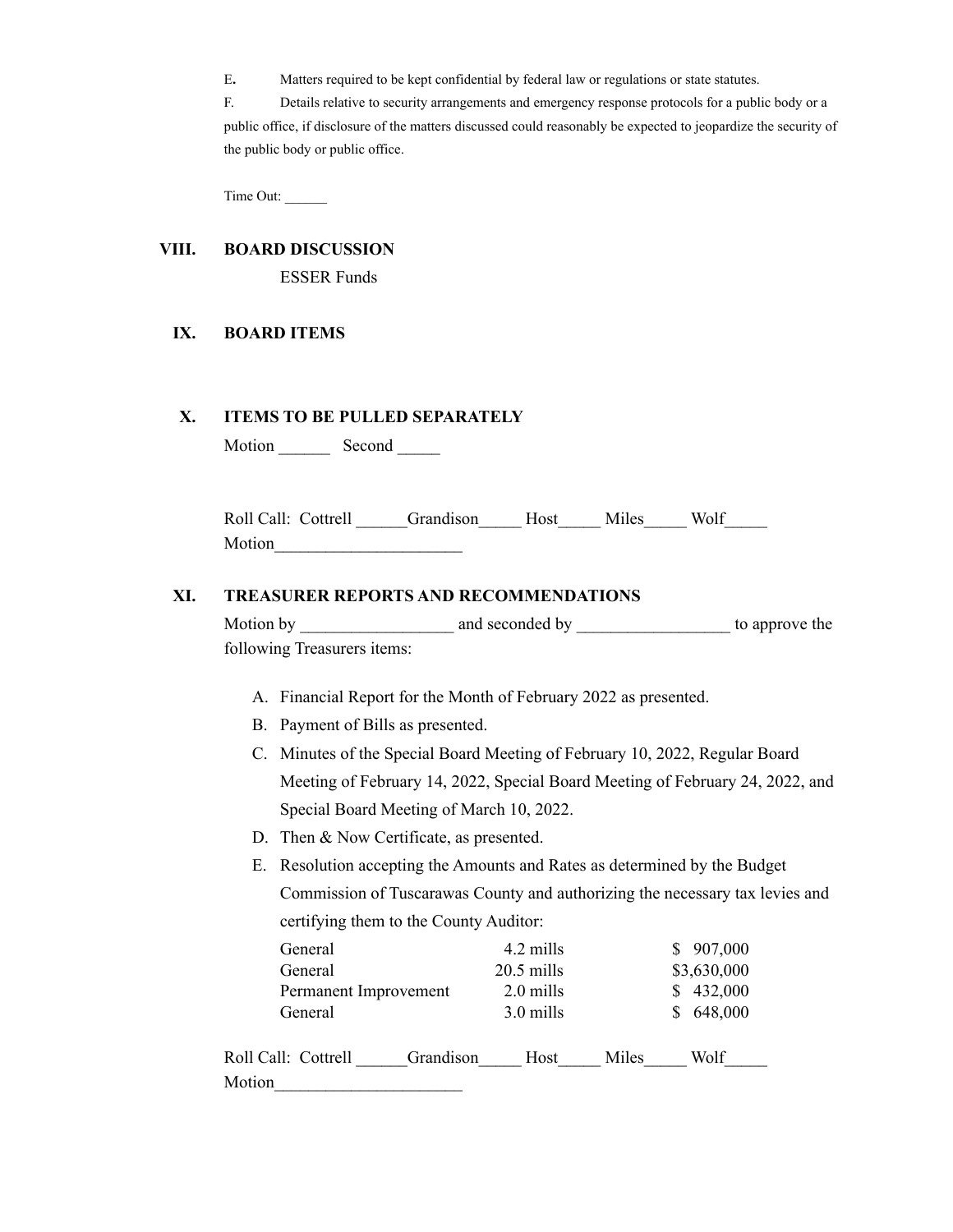## **XII. SUPERINTENDENT'S RECOMMENDATIONS**

Motion by **EXECUTE:** And seconded by **EXECUTE:** to approve the following Superintendent items:

- A. **APPROVE** the unpaid leave of absence for Susan Harris retroactive from February 15, 2022 until she is released from doctor's orders.
- B. **APPROVE** Trevor Host as a student teacher with Rich Struchen serving as cooperating teacher for the fall semester of the 2022-2023 school year.
- C. **APPROVE** the following committee members of the ELA curriculum committee to be paid at \$20 per/hr through ESSER Funds for the 2021-2022 school year:

| Neal Phile              | Alisha Mahaffey   |
|-------------------------|-------------------|
| Lindsey Tulak           | Jill Wagner       |
| Shari Salina            | Shannon Viebranz  |
| Kim Watkins             | Taryn Householder |
| <b>Heather Sulzener</b> | Kelli Page        |
| Sarah Battershell       | Amy Conn          |
| Shay Young              | Kendra Host       |

D. **APPROVE** the following committee members of the Math curriculum committee to be paid at \$20 per/hr through ESSER Funds for the 2021-2022 school year:

| <b>Amber Roberts</b> | Evan Stull           |
|----------------------|----------------------|
| Shawna Hupp          | Kim Gardner          |
| Staci Dunn           | Doug Besozzi         |
| Lexy Wallace         | <b>Bethany Doane</b> |
| Laura Peters         | <b>Brian Watkins</b> |
| Deb Keathley         | Lisa Davis           |

- E. **APPROVE** Kristin Trimmer as Junior Class Advisor at ½ stipend for the remaining of the 2021- 2022 School Year.
- F. **ACCEPT** the resignation of Kye Ross as bus driver retroactive to March 10, 2022.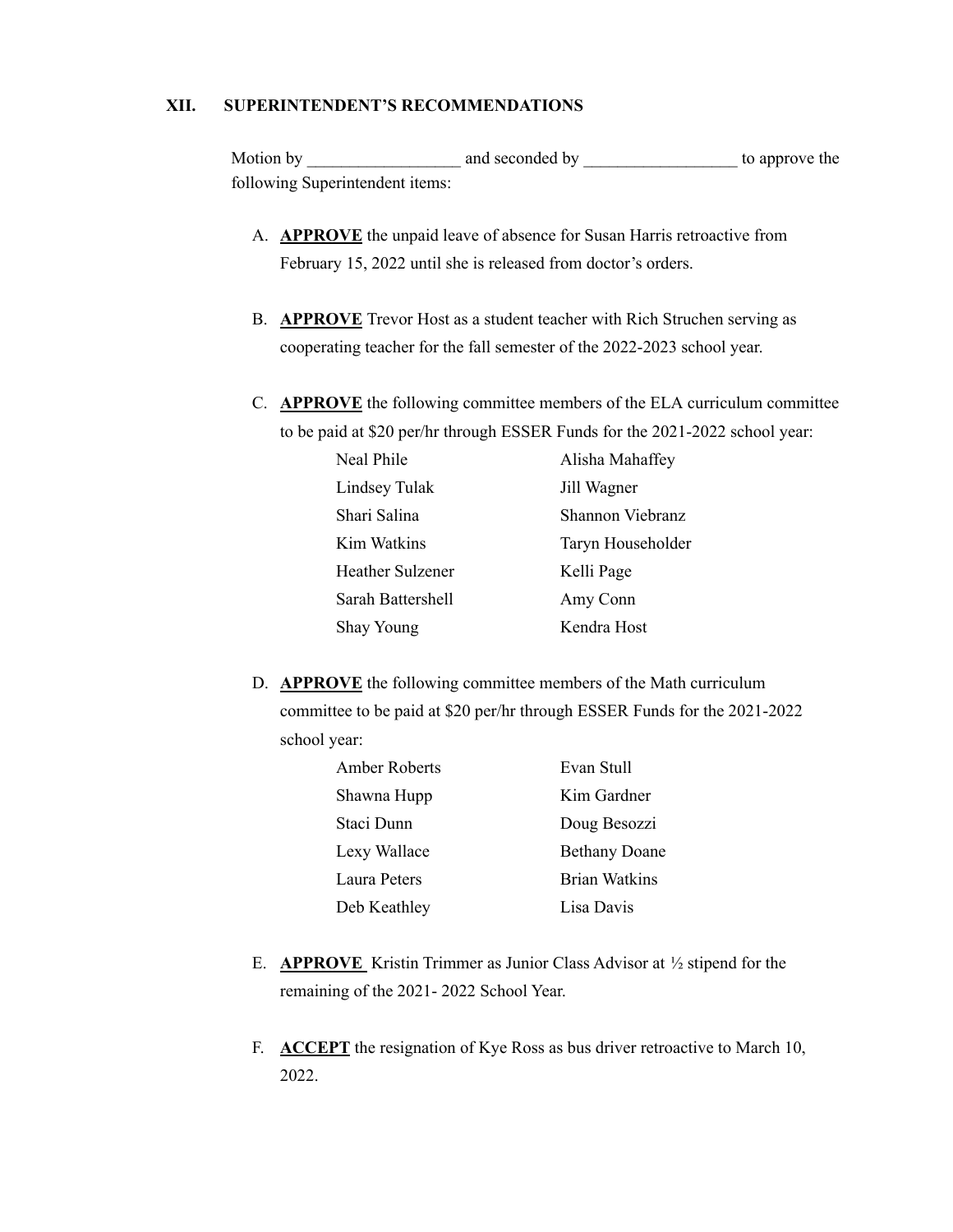- G. **ACCEPT** the resignation of Dana Johnson as Elementary Paraprofessional for retirement purposes effective May 31, 2022.
- H. **APPROVE** Brenda Seibert as MS concession stand worker for the 2021 2022 school year through the MS Principal's Account (018), paid at minimum wage.
- I. **APPROVE** the following 2022-2023 athletic supplemental contracts pending proper credentials and licensure:

| <b>Sharon Grove</b> | Varsity Football and Basketball Cheer Coach |
|---------------------|---------------------------------------------|
| Neeley Davis        | 8th Grade Volleyball                        |
| Nanette Kuhn        | 7th Grade Volleyball                        |

- J. **APPROVE** Spencer Milburn as Volunteer Track Coach for the 2021 2022 spring season pending proper credentials and licensure.
- K. **APPROVE** the following OHSAA and IVC Tournament workers, as presented:
- L. **APPROVE** a unpaid medical leave of absence for Annette Mathias March 15 March 31.
- M. **APPROVE** the following substitute teachers, pending proper license and credentials for the 2021-2022 school year.

# **Certified** Madisyn Rummell - Effective 02/25/2022 Amelia Ayers (Nurse)

# **Classified**

| <b>Name</b>                                  | Educ.<br>Aide | <b>Bus</b><br><b>Driver</b> | Cook | Secretary | <b>Bus</b><br><b>Aide</b> | Custodian |
|----------------------------------------------|---------------|-----------------------------|------|-----------|---------------------------|-----------|
| Karl Grandison,<br>retroactive<br>03/02/2022 |               |                             |      |           |                           | Χ         |
| <b>Kye Ross</b>                              |               | X                           |      |           |                           |           |

| Roll Call: Cottrell | Grandison | Host Miles | Wolf |  |
|---------------------|-----------|------------|------|--|
| Motion              |           |            |      |  |